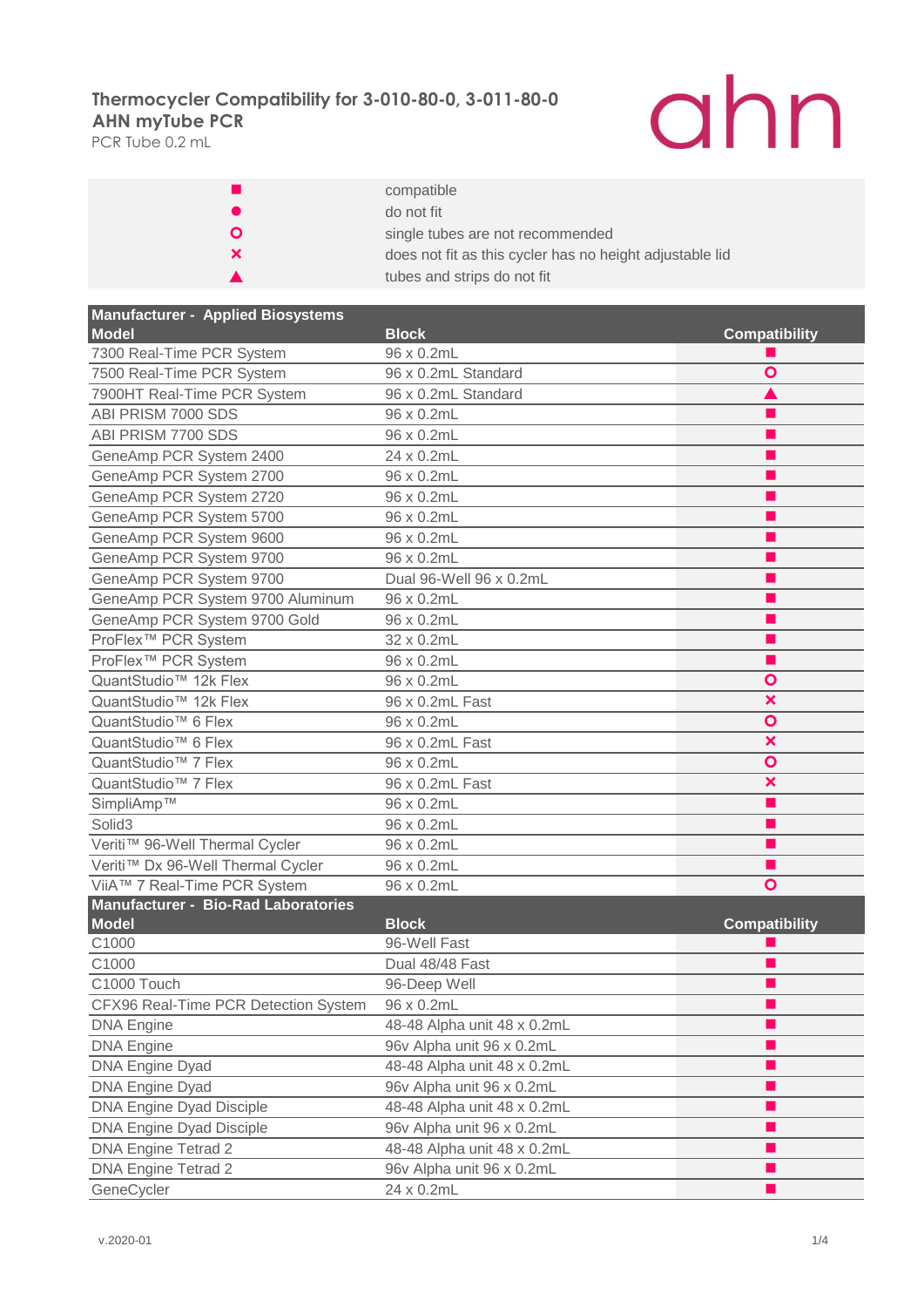PCR Tube 0.2 mL



|   | compatible                                               |
|---|----------------------------------------------------------|
|   | do not fit                                               |
| O | single tubes are not recommended                         |
| × | does not fit as this cycler has no height adjustable lid |
|   | tubes and strips do not fit                              |

| iCycler             | 48 x 0.2mL       |  |
|---------------------|------------------|--|
| iCycler             | 96 x 0.2mL       |  |
| iQ Real-Time PCR    | 96 x 0.2mL       |  |
| iQ5 Real-Time PCR   | 96 x 0.2mL       |  |
| <b>MJ Mini</b>      | 48-12 48 x 0.2mL |  |
| MyCycler            | 96 x 0.2mL       |  |
| MyiQ Real-Time PCR  | 96 x 0.2mL       |  |
| MyiQ2 Real-Time PCR | 96 x 0.2mL       |  |
| <b>PTC-100</b>      | 96 x 0.2mL       |  |
| S1000               | 96-Deep Well     |  |
| S1000               | 96-Well Fast     |  |
| S1000               | Dual 48/48 Fast  |  |
| T <sub>100</sub>    | 96 x 0.2mL       |  |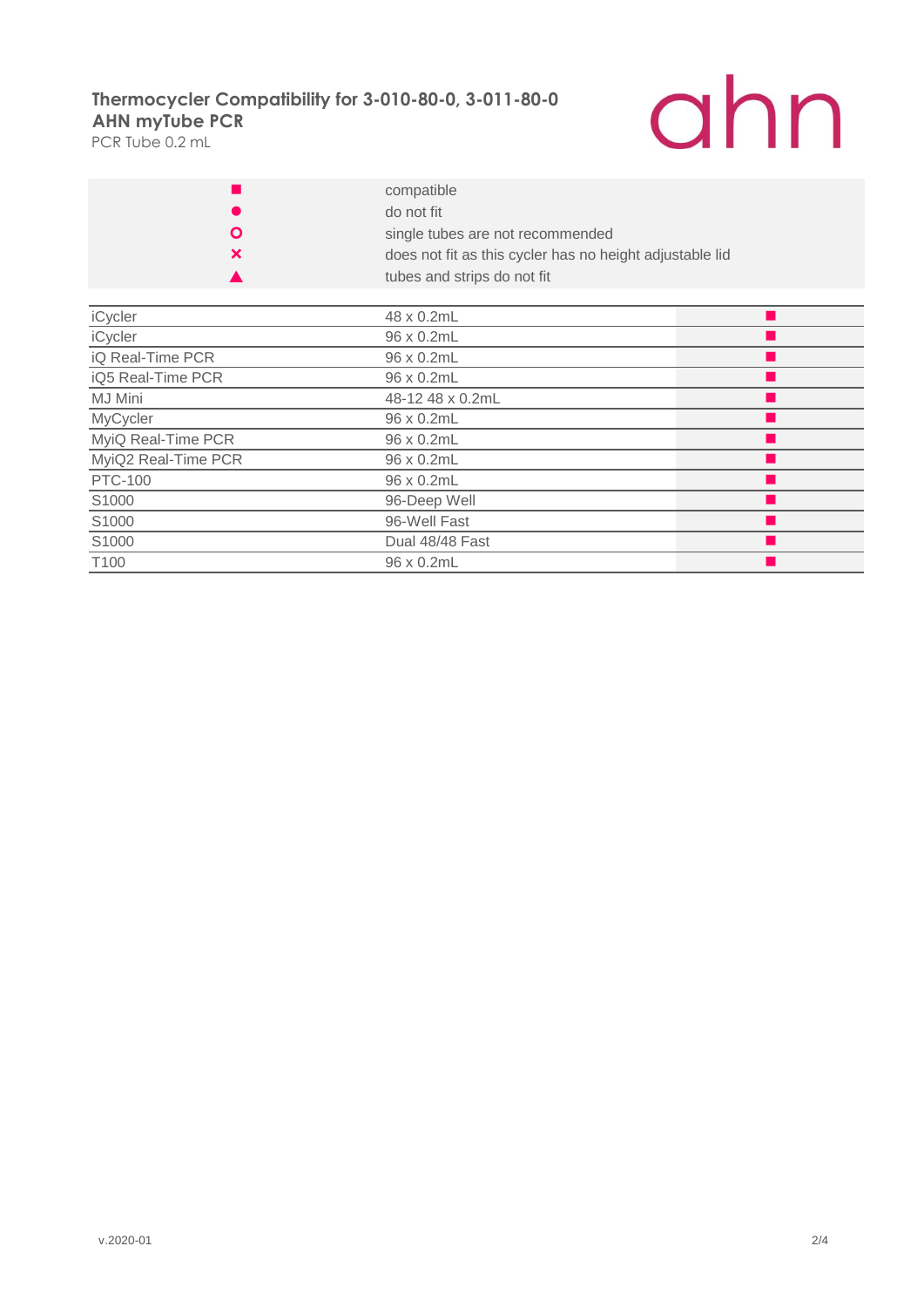PCR Tube 0.2 mL

# ahn

|    | compatible                                               |
|----|----------------------------------------------------------|
|    | do not fit                                               |
| O  | single tubes are not recommended                         |
| x. | does not fit as this cycler has no height adjustable lid |
|    | tubes and strips do not fit                              |

| Manufacturer - Eppendorf        |                                |                      |
|---------------------------------|--------------------------------|----------------------|
| Model                           | <b>Block</b>                   | <b>Compatibility</b> |
| Mastercycler                    | 96 x 0.2mL                     |                      |
| Mastercycler                    | 96-77 96 x 0.2mL               |                      |
| Mastercycler ep gradient        | 96 x 0.2mL                     |                      |
| Mastercycler ep gradient Silver | 96 x 0.2mL                     |                      |
| Mastercycler ep realplex        | 96 x 0.2mL                     |                      |
| Mastercycler ep realplex Silver | 96 x 0.2mL                     |                      |
| Mastercycler gradient           | 96 x 0.2mL                     |                      |
| Mastercycler gradient           | 96-77 96 x 0.2mL               |                      |
| Mastercycler nexus              | 96 x 0.2mL                     |                      |
| Mastercycler nexus eco          | 96 x 0.2mL                     |                      |
| Mastercycler nexus gradient     | 96 x 0.2mL                     |                      |
| Mastercycler nexus gradient eco | 96 x 0.2mL                     |                      |
| Mastercycler nexus GSX1         | 96 x 0.2mL                     |                      |
| Mastercycler nexus GSX1e        | 96 x 0.2mL                     |                      |
| Mastercycler nexus SX1          | 96 x 0.2mL                     |                      |
| Mastercycler nexus SX1e         | 96 x 0.2mL                     |                      |
| Mastercycler Personal           | 25-16 25 x 0.2mL               |                      |
| Mastercycler pro                | 96 x 0.2mL                     |                      |
| Mastercycler pro S              | 96 x 0.2mL                     |                      |
| Thermomixer comfort             | 96 x 0.2mL                     |                      |
| Manufacturer - MJ Research Inc. |                                |                      |
| <b>Model</b>                    | <b>Block</b>                   | <b>Compatibility</b> |
| <b>PTC-100</b>                  | 96 x 0.2mL                     |                      |
| <b>PTC-100</b>                  | 96 x 0.2mL AgV                 |                      |
| PTC-150 MiniCycler              | 25 x 0.2mL                     |                      |
| PTC-200 DNA Engine              | 30-48 Alpha unit 48 x 0.2mL    |                      |
| PTC-200 DNA Engine              | 48-48 Alpha unit 48 x 0.2mL    |                      |
| PTC-200 DNA Engine              | 96v Alpha unit 96 x 0.2mL      |                      |
| PTC-200 DNA Engine              | 96v Moto Alpha Unit 96 x 0.2mL |                      |
| PTC-200 DNA Engine              | Chromo4 96 x 0.2mL             |                      |
| PTC-220 DNA Engine Dyad         | 30-48 Alpha unit 48 x 0.2mL    |                      |
| PTC-220 DNA Engine Dyad         | 48-48 Alpha unit 48 x 0.2mL    |                      |
| PTC-220 DNA Engine Dyad         | 96v Alpha unit 96 x 0.2mL      |                      |
| PTC-220 DNA Engine Dyad         | 96v Moto Alpha Unit 96 x 0.2mL |                      |
| PTC-220 DNA Engine Dyad         | Chromo4 96 x 0.2mL             |                      |
| PTC-221 DNA Engine Disciple     | 30-48 Alpha unit 48 x 0.2mL    | ٠                    |
| PTC-221 DNA Engine Disciple     | 48-48 Alpha unit 48 x 0.2mL    |                      |
| PTC-221 DNA Engine Disciple     | 96v Alpha unit 96 x 0.2mL      |                      |
| PTC-221 DNA Engine Disciple     | 96v Moto Alpha Unit 96 x 0.2mL |                      |
| PTC-221 DNA Engine Disciple     | Chromo4 96 x 0.2mL             |                      |
| PTC-225 DNA Engine Tetrad       | 30-48 Alpha unit 48 x 0.2mL    |                      |
| PTC-225 DNA Engine Tetrad       | 48-48 Alpha unit 48 x 0.2mL    |                      |